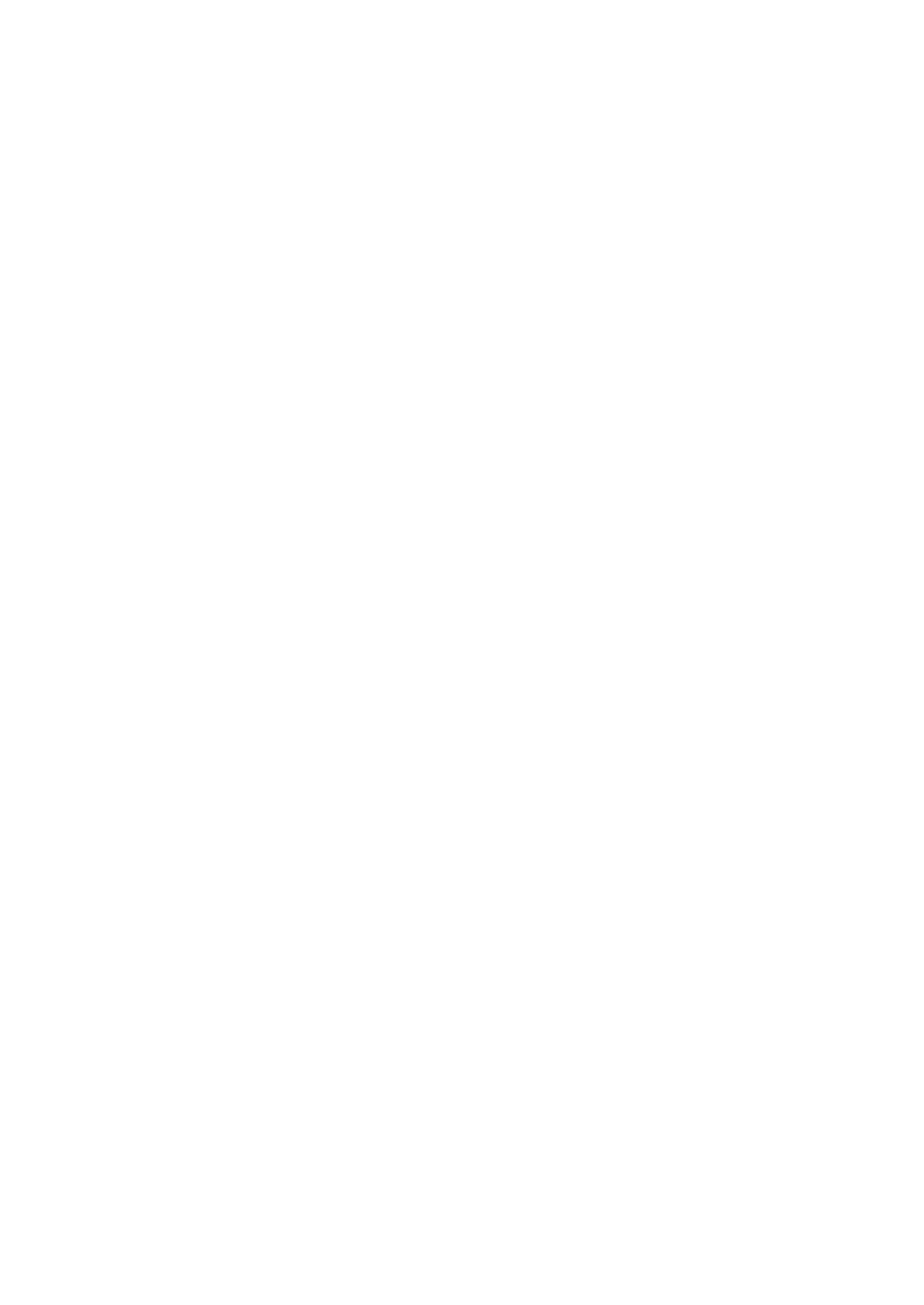### Generation P

In recent years the Russian and international film industries have undergone a process of reformatting, with major changes in the distribution model as well as the production of film/TV content. New instruments have emerged - these allow for more precise estimates and projection of the audience's interest in the upcoming project. One such instrument is crowdfunding, whereby viewers who find any given project relevant to their interests can directly take part in the financing of the film.

The blockchain technology with its ideology of decentralisation and collective decision making elevates this model to a new level providing a condition for the decentralised launch and production of film projects. The pioneer behind this is the film «Empire V», based on the novel by Victor Pelevin and directed by Victor Ginzburg.

The team's first project, «Generation P», based on the post-modern novel by Victor Pelevin, was released in Russia in 2011 and became the most profitable film in spring/summer 2011. Beyond its financial success, the film was shown at more than 50 international film festivals and was awarded multiple prizes in various categories, including the Jury prize at the Karlovy Vary international film festival.



Six years after the release of Generation P, the team of like-minded individuals who were involved in making the first film decided to make a sequel to their highly acclaimed creation. «Empire V» further develops the first film's storyline: the revelation of the history of the secret society that rules the human civilization, the Fifth Empire.



The film is slated for release, with more than 1000 copies, in late 2019 with the support of the leading film distributor: the film company Volga, along with other international brands.

### Empire V

## GENERAL INFORMATION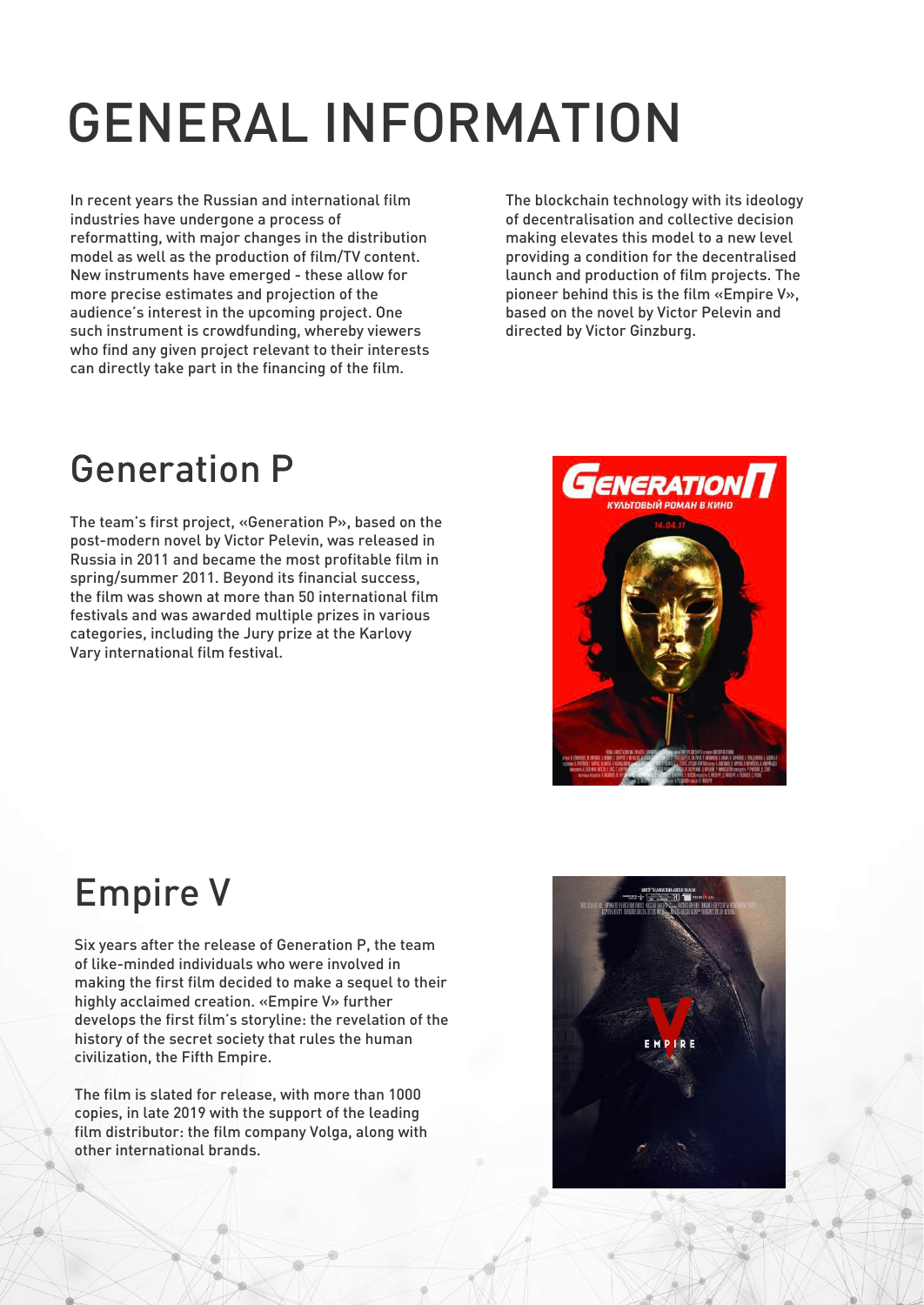Currently, the team is working on computer graphics using the latest digital art technology, fractal animation.

The remainder of the filming process is ongoing and the filming process is scheduled for completion in November 2018.

At the present moment, 70% of the movie has already been filmed

The director Victor Ginzburg convened a team of highly skilled professionals and, of course, stars: the main hero Rama will be played by Pavel Tabakov, and the character of his friend-opponent-competitor by the rapper Oxxxymiron. Their screen partners will be Vera Alentova (Ishtar), Victor Verzhbitskiy (Vaal), Vladimir Dolinskiy (Enlil), Maxim Drozd (Jehovah), Igor Jijikine (Baldr), Bronislav Vinogrodsky (Loki) along with other bright personas, including the main heroine, Gera, who was discovered via online casting.



## FILMING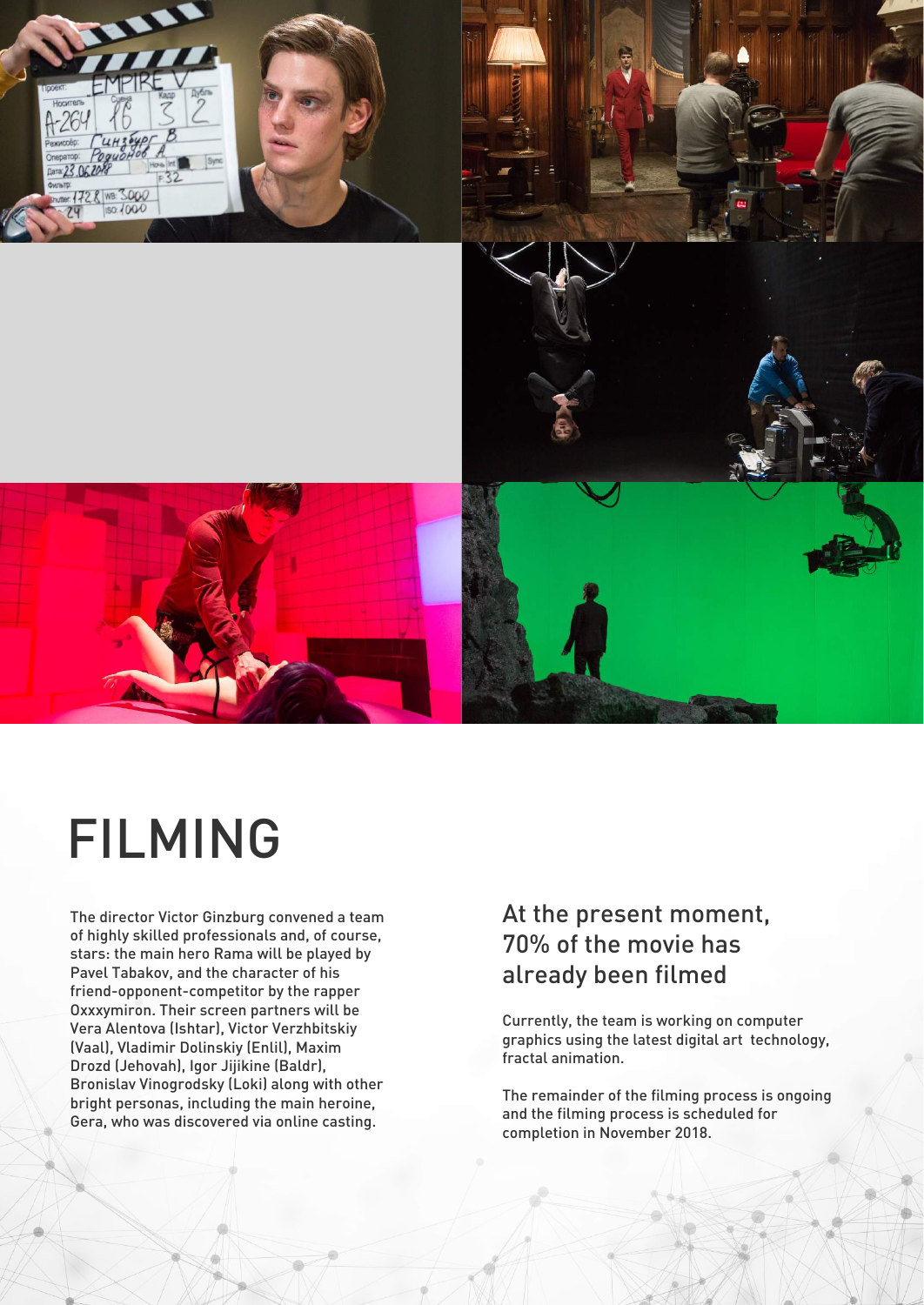

**RAMA** PAVEL TABAKOV



**VAAL** VIKTOR VERZHBITSKIY



**GERA** RISING STAR



**LOKI** BRONISLAV VINOGRODSKIY





**MITRA** OXXXYMIRON



**BALDR** IGOR JIJIKINE



**ENLILE** VLADIMIR DOLINSKIY



**ISHTAR** VERA ALENTOVA



MAXIM DROZD **JEHOVAH**

MAXIM DIDENKO **GRIGORY**



### Actors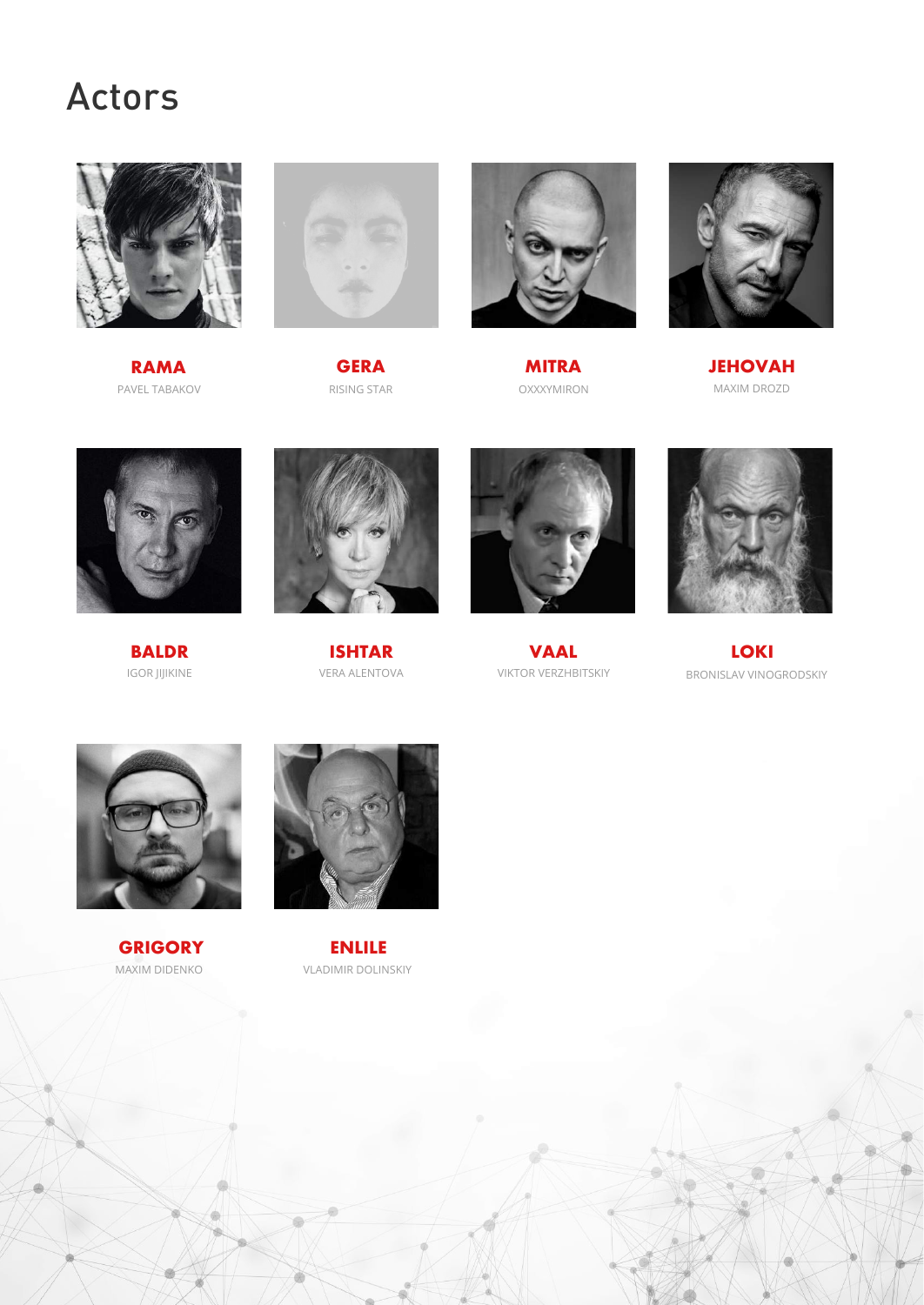#### **VICTOR GINZBURG**

#### **PAVEL CHERKASHIN**

#### **ALEC MARYANCHIK**

#### **MARIA KAPRALOVA**

#### **ALEXEI TYLEVICH**

#### **JIM STEEL**

PRODUCER, DIRECTOR

PRODUCER

PRODUCER

PRODUCER, CONCEPT DESIGNER

INTERNATIONAL PRODUCER

Feature films: «Generation P» (2011). Music videos: Lou Reed, Robbie Robertson, Belinda Carlslile, Gorky Park. Winners of NY Film, TV Festival and Monitor Award.



#### **YURI KRESTINSKY**

PRODUCER

Executive Producer of "Generation P". Founder of Trikita film company. Director of Public Health Institute, the owner of the «Бионика» group of companies. One of the co-founders of the Robomed project.



#### **IVAN ZASSOURSKY**

PRODUCER

Co-producer of «Generation P». Journalist, candidate of sciences in philology, head of the "new media and communication theory" department at the Moscow State University's Faculty of Journalism.



Director of Vestor.In Partners, Founder of Actis Systems, AdWatch and Sputnik Labs IT-companies.

15 years of experience in private investments, venture funds and real estate, both in Russia and abroad.



Advertisement and Marketing expert in the film and new media industry. She has been engaged in over 200 film and TV projects.



Founder of «Logan» production company, USA. Director/concept-designer: Apple, Nike, EA, Microsoft, Sony, Lexus, VW, Madonna, NoDoubt. Concept-designer «Generation P».



Filmography: more 20 films, including «Terminator», «Platoon», «Made in USSR», «Come With Me», «Apartment 1303», «Generation P».

#### **ANDREI MOGIN**

ICO-PRODUCER

One of the leading experts in IPO and investor relations, author of «IPO from I to O». Has managed the finances and communications for companies from Forbes-200. Currently manages a portfolio of venture projects.



#### **ANDREY TRUBITSIN**



Moderator of indx.ru internet exchange



### The Team



## Advisors



#### Project advisors do not receive monetary compensation for their participation.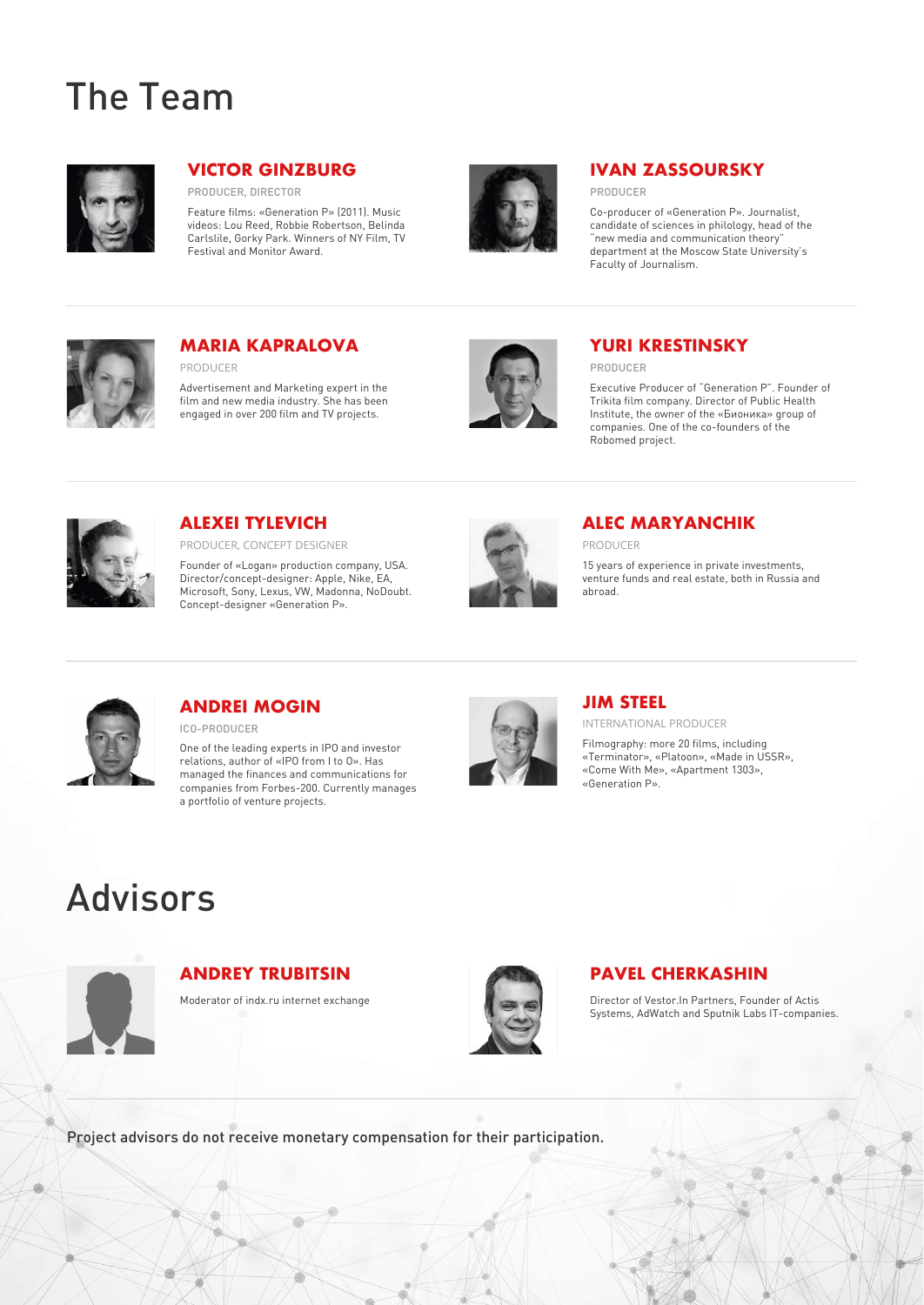# PARTNERS AND PROMOTION







**Forbes** 

# OVERVIEW OF THE WORLD'S FILM INDUSTRY

Merchandising, DVD, video content subscriptions, broadcasting, cable television.

released in 2016

total box-office

718 films

## \$ 38,6 billion

## + \$ 47 billion

In recent years the new media has become a vitally important source of additional revenue: pay-perview distribution via digital platforms is rising at 40% annually. In some countries such services require licensing, distribution licenses, etc.

Russia's modern-day film industry, similarly, remains restricted for broad public financing and relies heavily on government financing. In presentday Russia, nearly 70% of film budgets are sourced directly from the state-run Film Fund or by the ministry of cultural affairs. Moreover, gaining access to such funds is a complicated and timeconsuming procedure.

Тhe project team has secured support from the world's leading brands, such as WebMoney, Lexus, Forbes, Macallan and others. The release of «Empire V» will be synchronized with a large scale advertisement campaign in legacy mass media as well as new media.



Film distribution and promotion is done by one of Russia's leading film distributors, Volga http://volgafilm.ru



Development of image-concepts and previsualization is done by the Hollywood based Logan studio led by Alexey Tylevich. The studio is a leader in the field, among its current works are the previsuals for MARVEL projects.



Co-production with Platige Image, one of the world's oldest and most renowned brands in 3D-animation.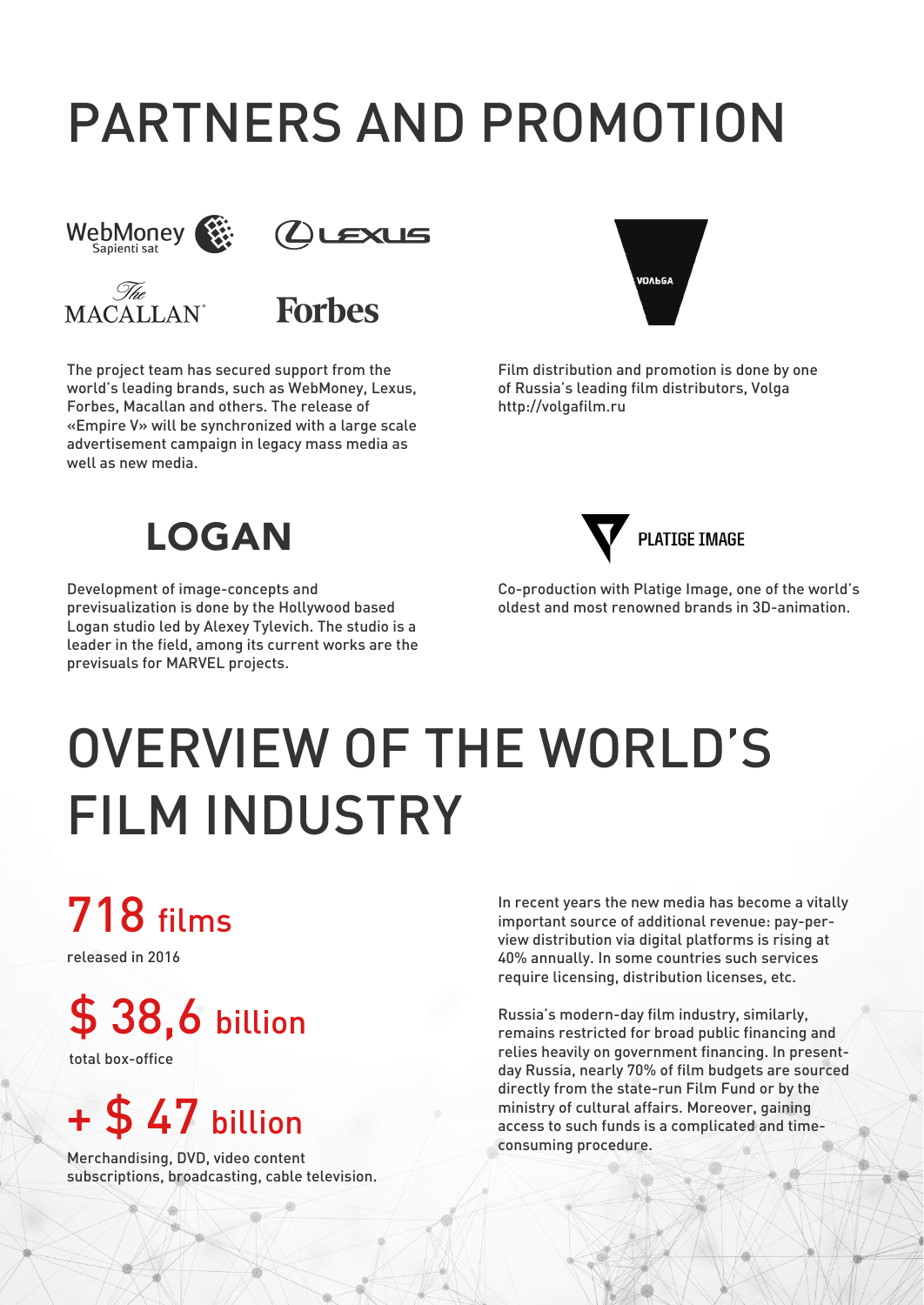# LOW EFFICACY AND COMPLICATIONS

The current economic model for launching motion picture projects is ineffective, suffers from multiple bottlenecks and is fully dependent on government subsidies and tax breaks.

Here are just some of them:



Film financing largely depends on the involvement of high grossing stars and distribution guarantees controlled by international distributors and Hollywood studios.



Most films fail at the box-office, and only few manage to yield massive profits.



There are too many intermediaries between filmmakers and viewers.

A majority of investors deem the current model of film production financially opaque; while the opportunity to invest in film projects for a retail-scale investor is largely absent, unlike in the stock market.

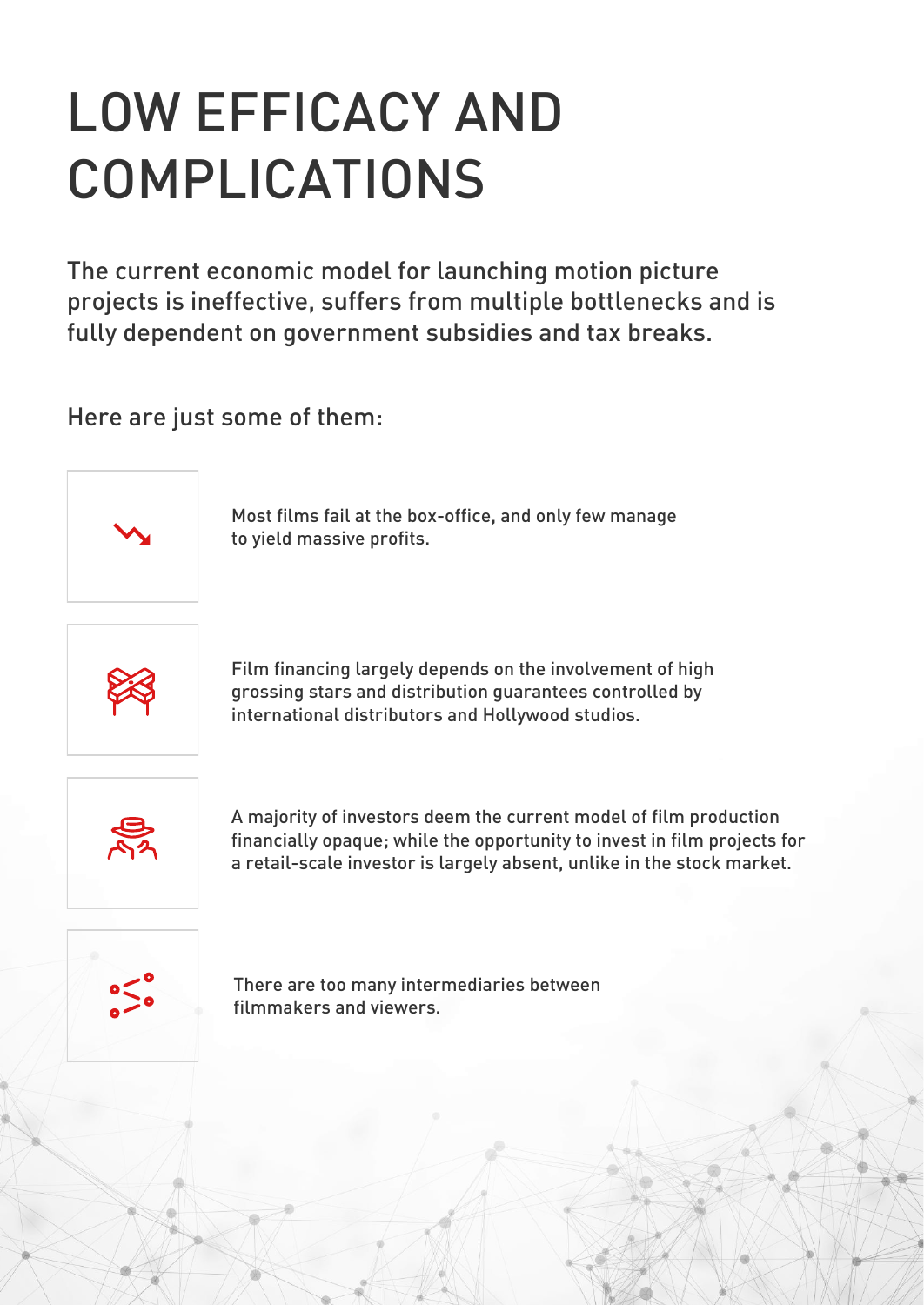# SOURCING / FINDING MATERIAL

#### Filmmaking is a complex process at every stage

According to WGA statistics, there are approximately 100,000 screenplays being written each year. Only about 100 of them turn into a film or TV show. The vast majority of them are sold by one of three large agencies [William Morris Endeavor, VG, United Talent Agency]. The average Hollywood producer or agent receives between 500 and 10000 screenplays a year, most of which are left unread

The massive amount of source material and the limited financing results in most TV shows being generic. No one wants to take risks, and as a result, producers prefer to work only with tested agents producing familiar content, which negatively impacts new unconventional ideas and artistic formats. This situation is partly mitigated by the aggregation-sites, such as www.inktip.com and www.blklist.com.

## SEARCHING FOR FUNDS — CURRENT SYSTEM

Back in the days when DVD sales were the main component in the structure of box-office revenue, there was a large number of independent film companies which consistently invested into films within \$2 - \$30 million dollar range, basing their expected returns on the DVD sale revenue. A similar dynamic existed in film projects with budgets ranging from \$30 to \$100 million.

In 2006 the sales of DVDs reached its peak levels of \$24 billion, leaving everyone satisfied. However, in 2007 Netflix began its conversion to digital distribution, and this has changed everything.

In 2015 the revenues from the distribution of digital content [streaming, online theatres and movie downloads] reached \$9.5 billion, overtaking the sales of DVDs for the first time in history. The projected 2017 figures for distribution of digital content are estimated at \$12 billion, while the projected 2019 figures for DVD sales are expected to drop to 1/3 of the digital distribution market volume, 90% of which will be based on large budget films.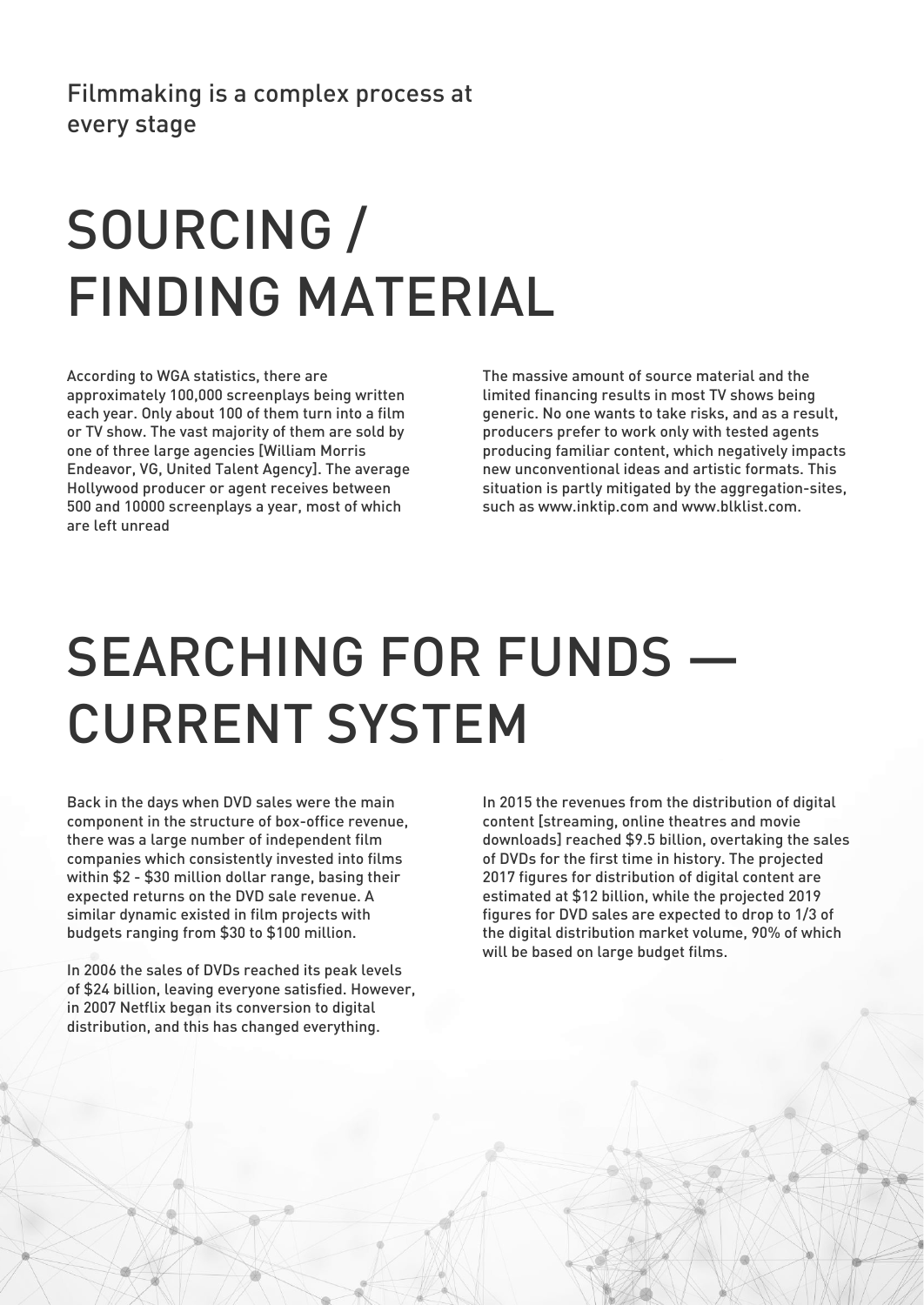In this environment the financing of film projects is relegated to two distinct kinds of players:

In this environment, the timely and consistent supply of funds become an integral part of the filming process. Any shortcomings on the part of the film producers or the sponsors result in a condition of hard manoeuvring between the rigid terms of government funding on the one hand and charlatans, who do not understand the complexities of the filming process and are unable

to properly evaluate the market potential of the given film project, on the other. All this adds significant difficulties and convolutions to an already uneasy task of releasing new films.

The direct participation of future viewers in the financing of film projects may create a bottomless source of investments for interesting film projects led by charismatic directors and producers. The more money a project amasses the more resources end up in the hands of producers and directors for necessary preparations and the ultimate release, increasing the chances for success both for the

project and for the investors.

## SUMMARY

### Hollywood film studios

### Independent companies

Hollywood has 6 large studios. They finance and oversee the global distribution of most Hollywood film projects. Considering the precipitous drop in DVD sales and the necessity of allocating significant budgets for international film marketing, they therefore concentrate their efforts on franchises and large budget films exceeding \$100 million, while virtually ignoring the most significant segment of films with budgets between \$15 million and \$60 million as well as the feature film segment with budgets from \$2 to \$15 million.

Facing falling DVD sales, the operation of «independent» film companies increasingly resembles the typical financing done by hedge funds. Such terms as risk diversification, mixed interest rates, asset class management become an inextricable part of the language used by independent Hollywood film companies. Independent film producers spend an ever-increasing amount of time searching for investors and negotiating the terms of loans, such as the modus operandi of the majority of German and Japanese distributors as well, while the box-office projections become virtually indistinguishable from the banking analytics.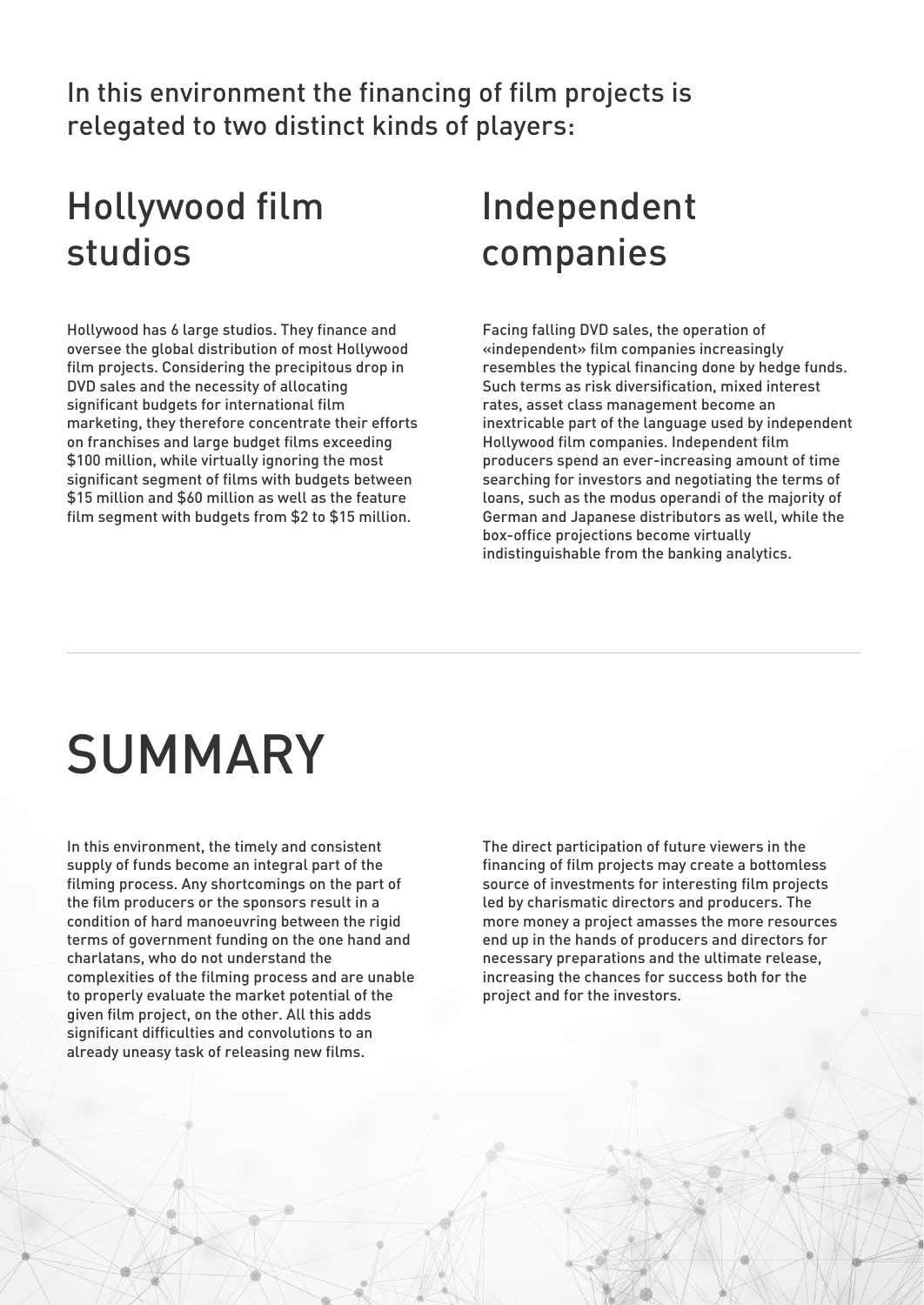# OUR SOLUTION — ICO

The best present-day solution to source funding is a direct participation of the interested parties — sponsors, and, of course, the viewers themselves, in launching and financing film and TV projects in the early stages.

The creation of such a platform will allow:



The ability to generate mass investment in film using blockchain and cryptocurrencies.



Provide an investment opportunity to every fan, who by virtue of his/ her contribution will personally affect the growth and the scope of opportunities awarded to the project managers.



Provide the financing of filmmaking and TV content in the most transparent manner possible.

ICO Bablos is managed by the team of the «Empire V» project, as a pilot project of the future platform covering the entire «Empire V» film development cycle (from fundraising and administering to the final screening) and provides the following:



Financial transparency



Thanks to the blockchain's built-in smart contract technology, and the ability to attract a wide range of investors, Bablos provides the «Empire V» team and the investors a completely transparent and effective instrument of financing, producing and distributing the film.

We chose the path of delegating the control over future fundraising into the hands of the film viewers themselves. By buying the tokens, the token holder supports the development of the film project and sets the foundation for the creation of the future platform with a wide range of functionality.

Ability to affect the film's success through



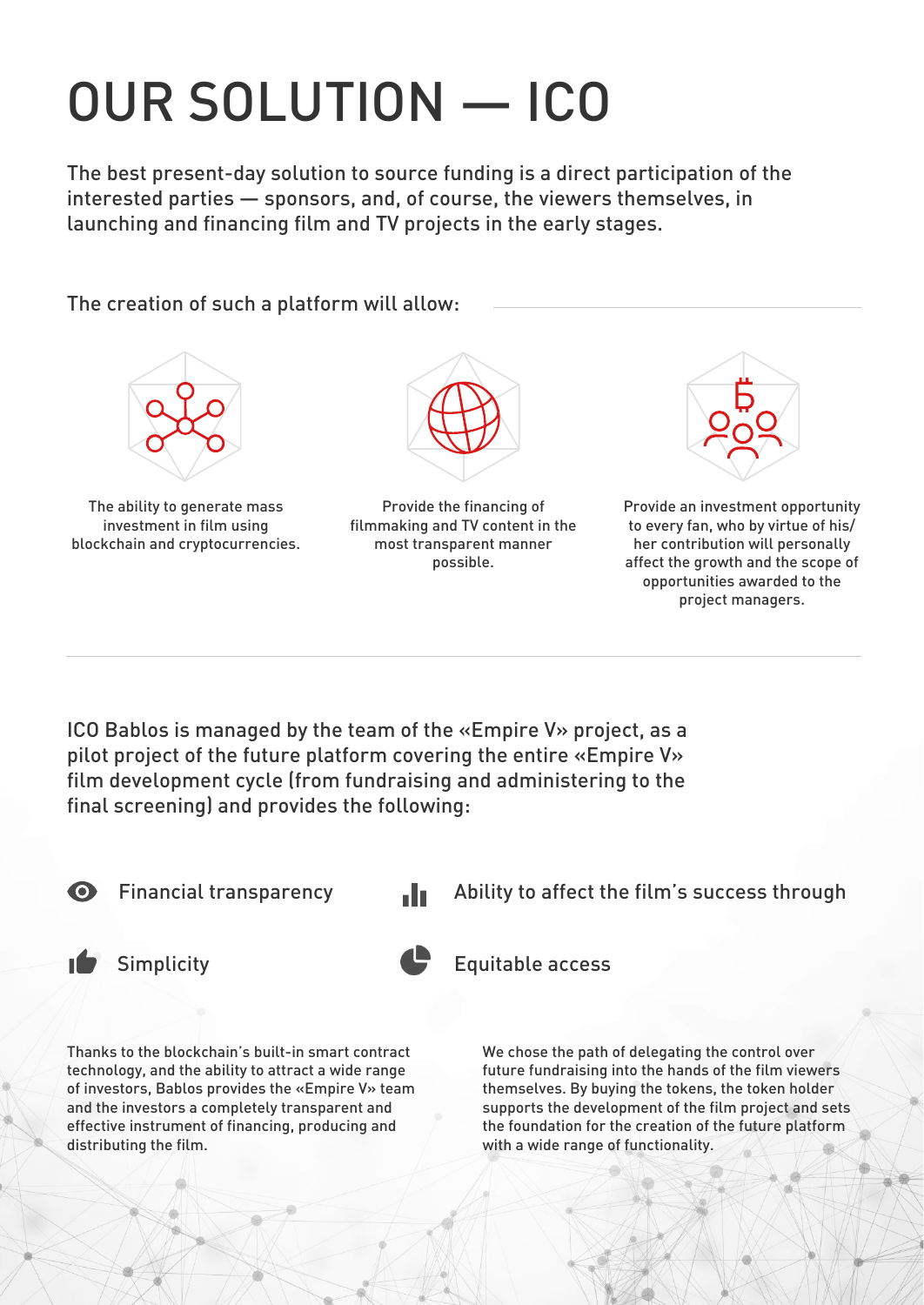### The profit structure of «Empire V» project

Gross выручка TV income Movie theatres in Russian Federation Additional revenues in Russian Federation Revenues outside Russian Federation Eastern Europe India 1 000 000 000 ₽ 40 000 000 ₽ 70 000 000 ₽ 71 000 000 ₽ Distribution costs DVD and Online TV China The rest of the world – 575 000 000 ₽ 30 000 000 ₽ 290 000 000 ₽ 200 000 000 ₽ Repayment of funds – 126 000 000 P Net Total: 299 000 000 ₽ Total: 70 000 000 ₽ Total: 631 000 000 ₽



### Expected earnings 1 billion rubles



Let's review the overall financing structure of the film projects on the future platform using «Empire V» as an example.

The main budget The additionally needed investment

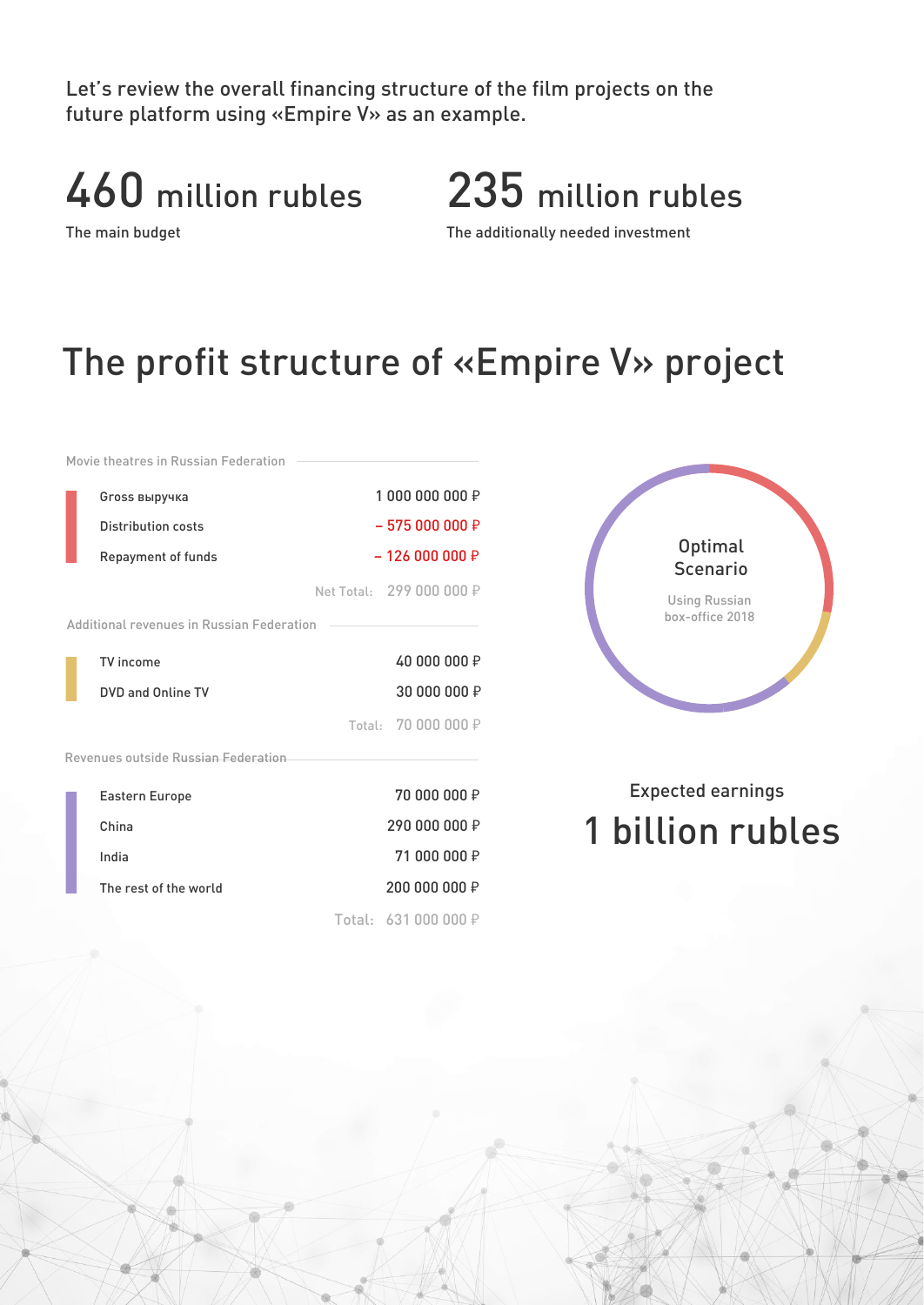## Box-office in Russian Federation

Expected earnings in Russian box-office compared to the leading titles in the past 10 years

| <b>FILM</b>                                                                      | <b>REVENUE</b>   | <b>VIEWERS</b>                                                                                                                                                                                     |                  |
|----------------------------------------------------------------------------------|------------------|----------------------------------------------------------------------------------------------------------------------------------------------------------------------------------------------------|------------------|
| <b>Empire V</b>                                                                  | 1 billion rubles | $\mathcal{L}^{\mathcal{L}}(\mathcal{L}^{\mathcal{L}})$ and $\mathcal{L}^{\mathcal{L}}(\mathcal{L}^{\mathcal{L}})$ and $\mathcal{L}^{\mathcal{L}}(\mathcal{L}^{\mathcal{L}})$ . In the contribution | 4 000 000 people |
| Stalingrad                                                                       |                  |                                                                                                                                                                                                    |                  |
| The Admiral                                                                      |                  |                                                                                                                                                                                                    |                  |
| Day Watch                                                                        |                  |                                                                                                                                                                                                    |                  |
| Legend No. 17                                                                    |                  |                                                                                                                                                                                                    |                  |
| <b>Posledniy Bogatyr</b>                                                         |                  |                                                                                                                                                                                                    |                  |
| Samyy luchshiy den!                                                              |                  |                                                                                                                                                                                                    |                  |
| Vysotsky. Thank You For Being Alive                                              |                  |                                                                                                                                                                                                    |                  |
| <b>Viking</b><br>and the control of the control of the control of the control of |                  |                                                                                                                                                                                                    |                  |
| 9th Company                                                                      |                  |                                                                                                                                                                                                    |                  |
| Kiss them all                                                                    |                  |                                                                                                                                                                                                    |                  |
| <b>Dark Planet</b>                                                               |                  |                                                                                                                                                                                                    |                  |
| <b>Black Lightning</b>                                                           |                  |                                                                                                                                                                                                    |                  |
| The Turkish Gambit                                                               |                  |                                                                                                                                                                                                    |                  |
| Love-Carrot 2                                                                    |                  |                                                                                                                                                                                                    |                  |
| <b>What Men Talk About</b>                                                       |                  |                                                                                                                                                                                                    |                  |
| <b>High Security Vacation</b>                                                    |                  |                                                                                                                                                                                                    |                  |
| Attraction                                                                       |                  |                                                                                                                                                                                                    |                  |
| <b>Taras Bulba</b>                                                               |                  |                                                                                                                                                                                                    |                  |
| <b>Hipsters</b>                                                                  |                  |                                                                                                                                                                                                    |                  |
| Night Watch                                                                      |                  |                                                                                                                                                                                                    |                  |
| Salyut 7                                                                         |                  |                                                                                                                                                                                                    |                  |

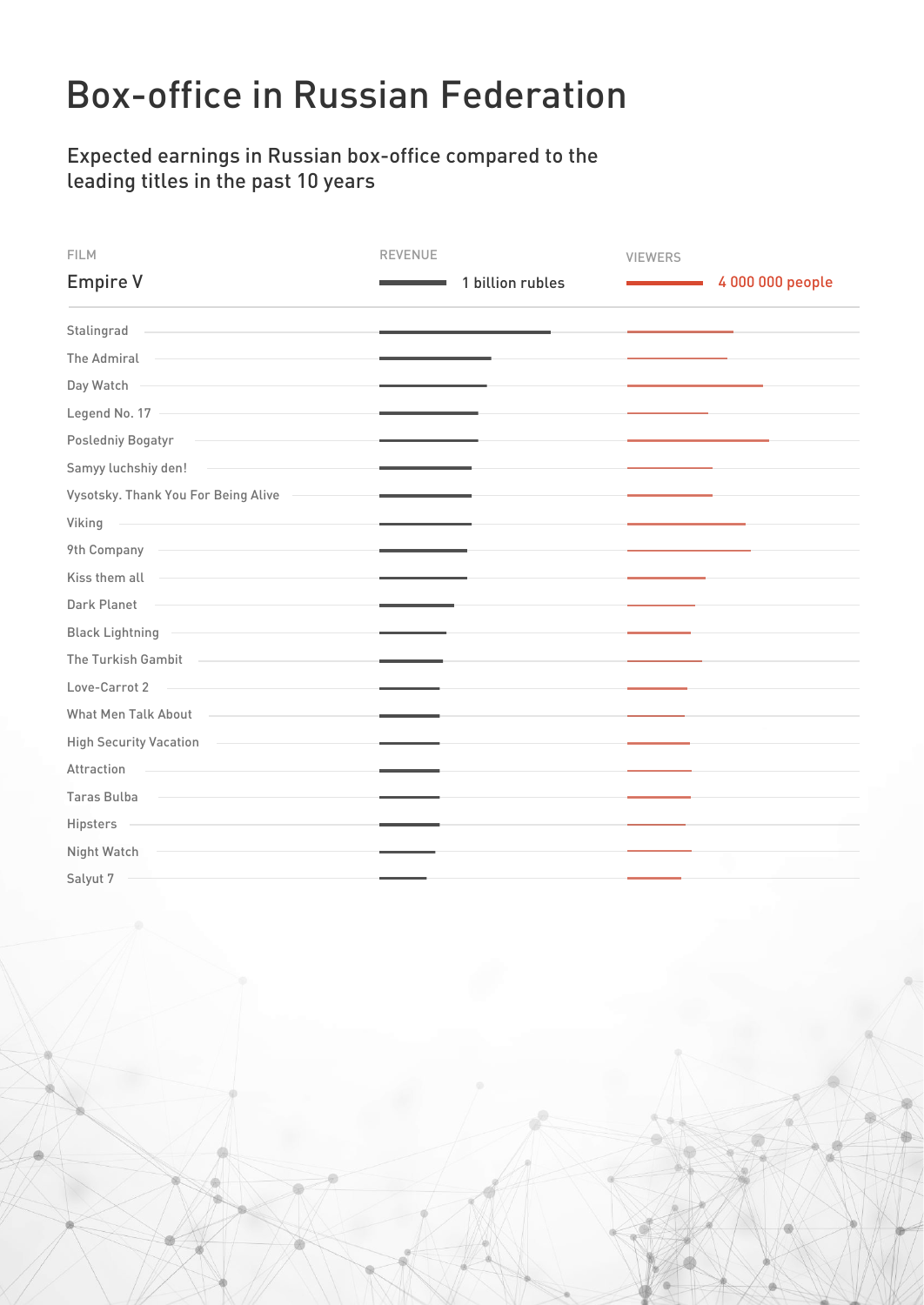The issuing of Bablos tokens is backed by the screening of a particular film. Investors, who fund the creation of the film receive tokens, the subsequent value of which depends with the box-office performance of the respective film, as well as evaluations and expectations of its commercial potential.

The Bablos tokens grant a right to dividends proportionate to the number of tokens in the possession of the holder. Up to 40% of the film's net revenue will be used toward dividend payments to Bablos token holders.

The revenue from film's screening and licensing will be allocated to Bablos tokens, in proportion to the number of tokens in the possession of the investor at the time of revenue allocation.

Apportioning of dividends on the basis of number of tokens will be performed for all token holders who maintain the possession of the tokens at their private cabinet / electronic wallet.

The dividend payments begin 4 months after the start of film distribution.



The apportioning of dividends to a token will be done proportionately to the number of Bablos tokens in Ethereum, and will be distributed using Ethereum by the smart contract system quarterly.

## Investor advantages

### Apportioning of dividends

The token holder has a right to a dividend proportionate to the number of tokens in their possession. The company will be making the dividend payments quarterly from the net profits generated by the respective project in the Russian Federation and internationally, including broadcasting and licensing for TV and digital distribution systems.

Massive advertisement and PR campaign will form and stimulate the rate of growth of Bablos token value



The value of Bablos token will grow along with the film's box-office gross

Storing the tokens to receive dividends from the film screening



Exchanging for other cryptocurrencies or fiat currencies



As the platform functionality grows, the token can be further used on the platform (including making profit from investing in the projects)

Using to gain access to exclusive crypto-premiere of «Empire V»



#### What can be done using Bablos?



Byblos yields dividends according to the commercial success of the film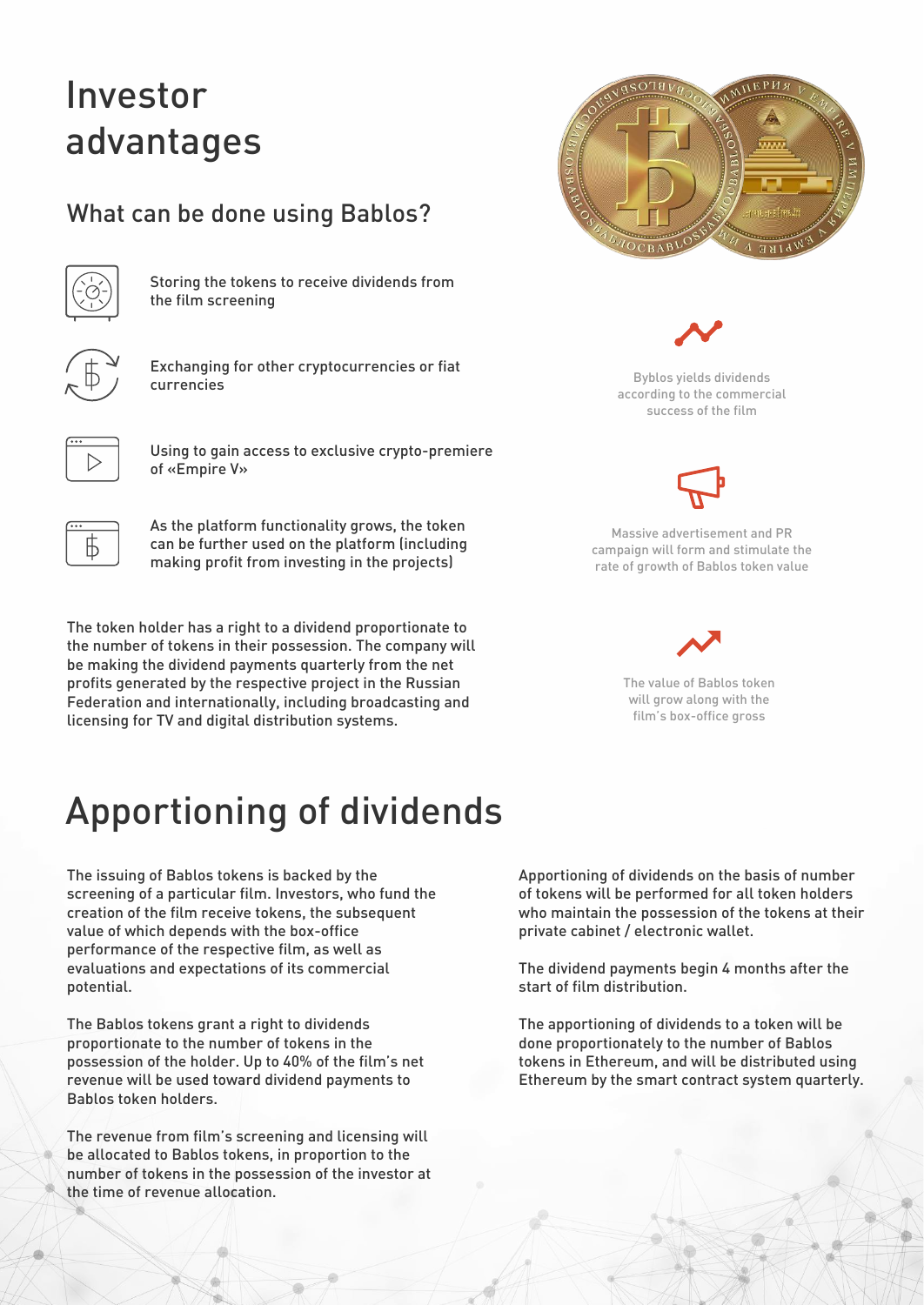# PUBLIC OFFERING

Quantity of tokens  $51700000$ 

Price  $50 = 1$  ETH

Net sum € 3 360 000

Б 10 (0,2 ЕТН)

Min. purchase Token Token Duration Whole number 3 month

# PARAMETERS OF TOKEN ISSUANCE

The total number of Bablos tokens



## Б 2 000 000

All the tokens that hasn't been sold are eliminated after the ICO is completed. When  $\epsilon$  3,360,000 is collected, the ICO will be completed before time.

6% of tokens are distributed among the stars of the «Empire V» project and will be directed to bounty-programmes; 9% of tokens will remain in the reserve fund for the purpose of maintaining Bablos value and platform development.

1 700 000 Bablos tokes will be offered for sale.

The ICO is successfully completed when

- Hard Cap (3,360,000 EUR) is reached;
- all tokens are sold;
- it is at least three months since the ICO has been launched.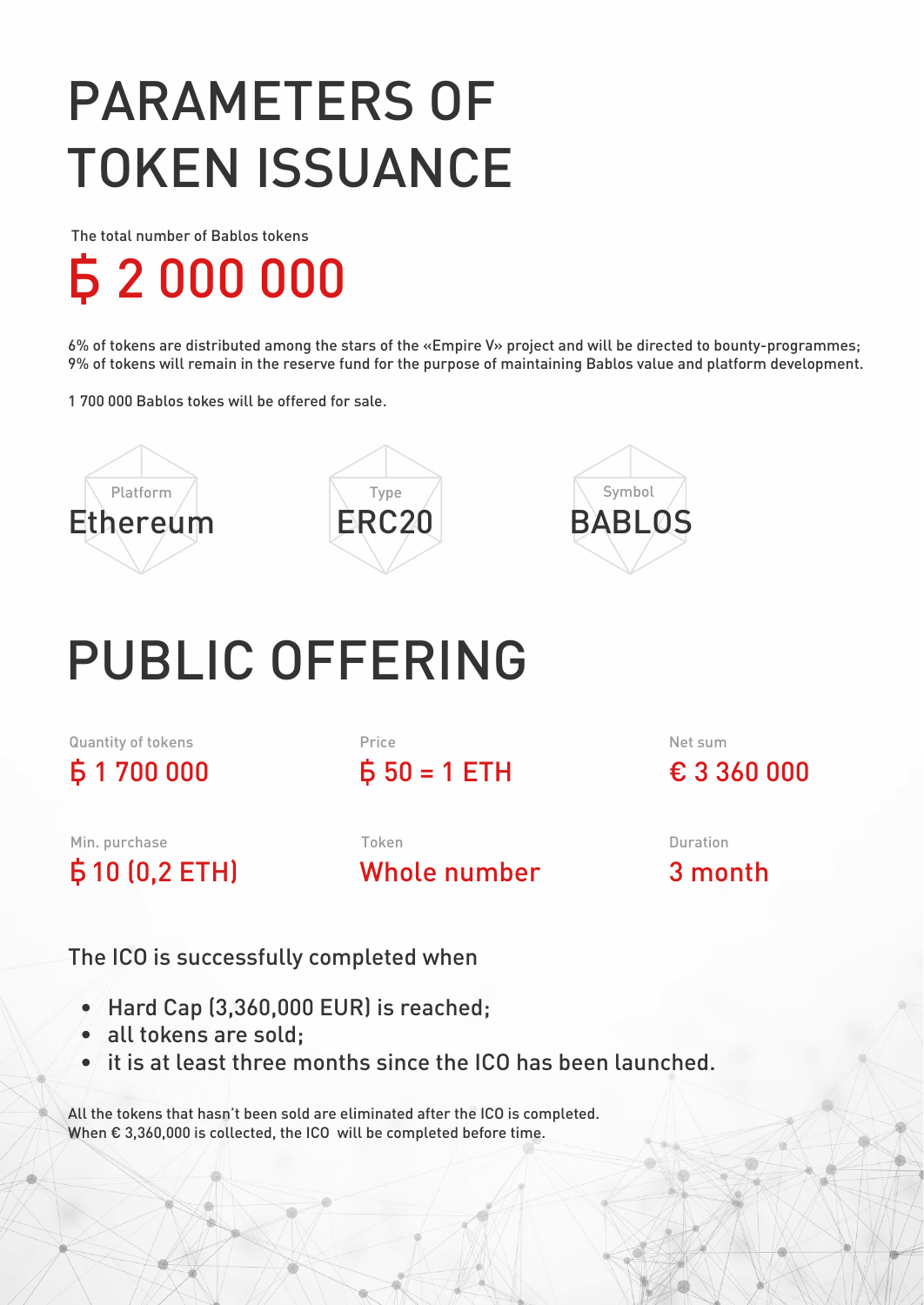## Б 2 000 000

85,0% Film production



| 9,0% | Reserve fund and team    |
|------|--------------------------|
| 4,0% | <b>Bounty programmes</b> |

#### Projects Team (15%)

#### Token Sale (85%)

# PURPOSE OF COLLECTION

![](_page_15_Picture_1.jpeg)

#### All funds gathered in excess of the stated collection targets will be allocated for the following targets:

International CG producer 1,0%

Project stars 1,0%

- 1. Supply and support the international distribution, to increase the project proceeds for the investors;
- Development of new projects: the filming of Pelevin's novels S.N.U.F.F.,
- 2. iPhuck 10, Batman Apollo and the international history series;
- Support and development of the platform, to assure
- 3. the growth of Bablos value.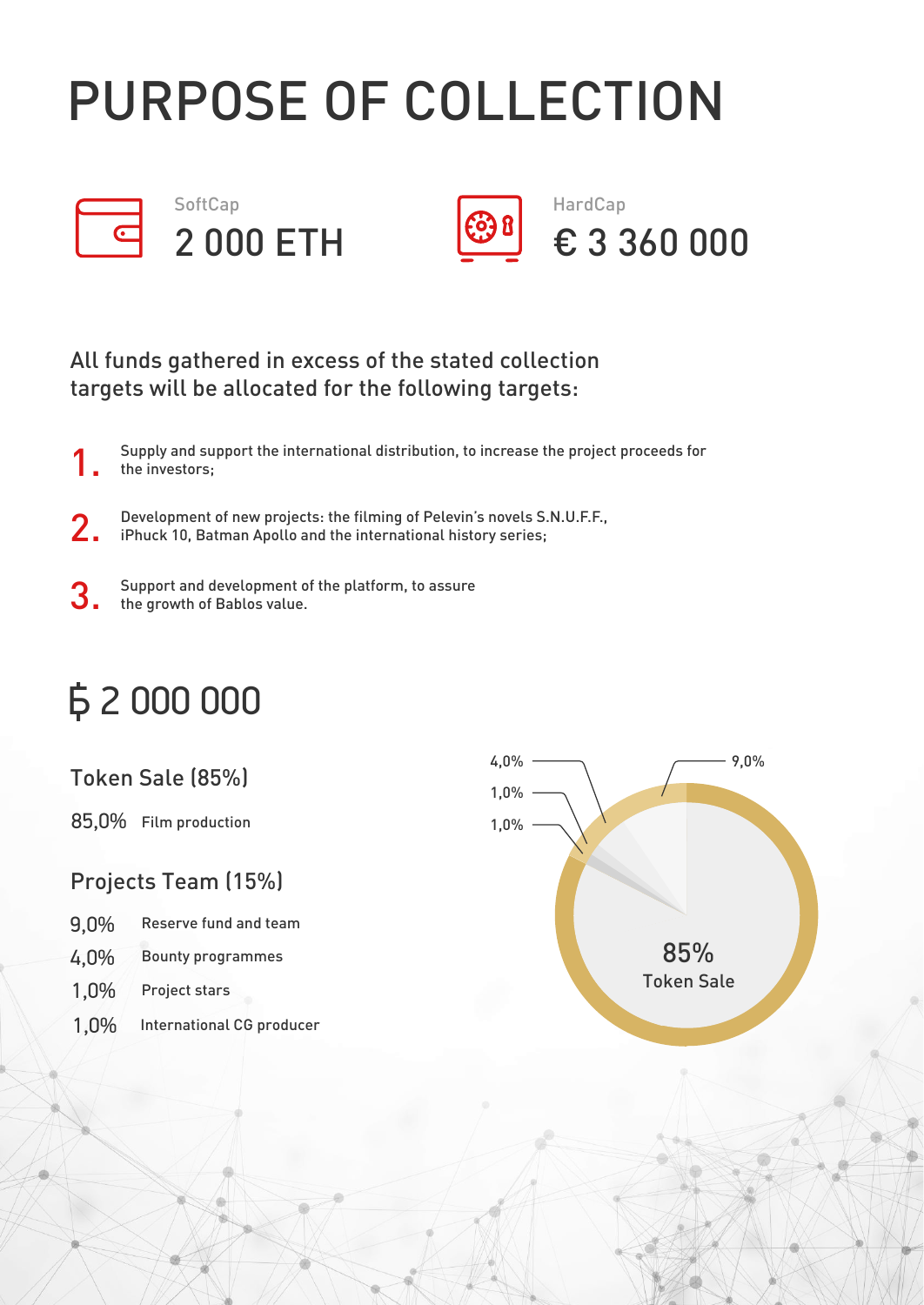In order to secure the investor rights a token-issuing company will be created, which will operate fully within a legal field, and will provide the investors the right to receive the proceeds as well as assure the safety of their investments.

This company will exist primarily to accommodate the investors and to issue the tokens on the basis of special agreement. All activities of the film producing company, including screening agreement making [operational activity] is separate from the company issuing the tokens.

The profit guarantees by the token issuing company will be embedded into the agreement with the copyright holder (a series of measures will be used to secure the rights of the token issuing company).

In August of 2018, we complete the drafting of all

required documents

## ACCUMULATED PROFITABILITY

The token provides the ability for the token holder to receive proceeds from all types of sales of project copyrights. Based on the projections, within first 3 years from the launch of the film distribution the token holder can receive dividends according to the following model:

- 1. Accumulated profitability from the film screening
- 2. Accumulated profitability from the distribution of digital content (online theatres sales, Apple TV, etc.)
- 3. Accumulated profitability from the sales on broadcast television
- 4. Accumulated profits from the film's TV broadcast

And most importantly — the viewers can take a real part in the launching of the film which they want and expect to see, as well as the ability for them to be the first ones to see an online premiere: the full director's cut with unique additional content!

## LEGAL **STRUCTURE**